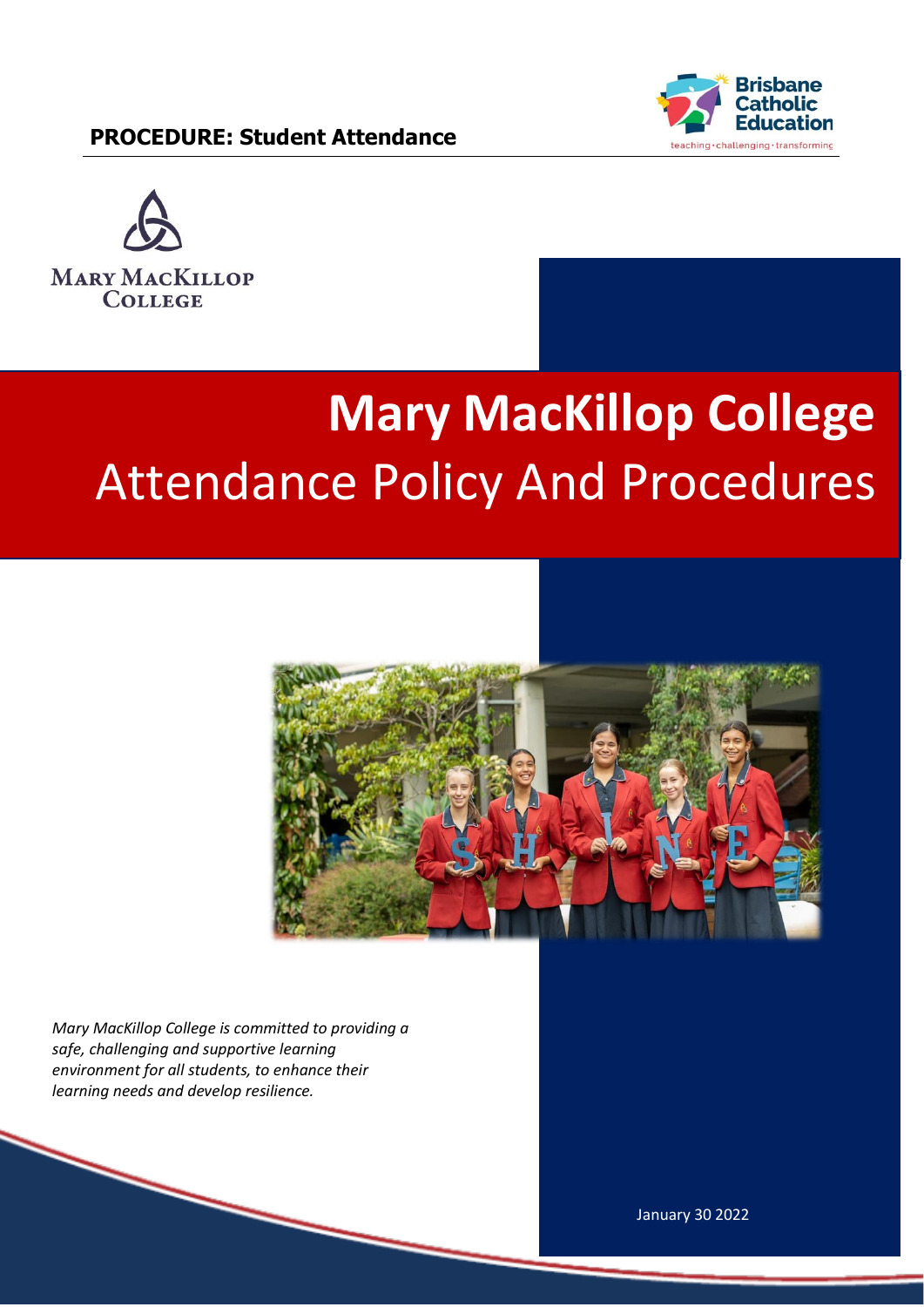

Our College is committed to the dignity of the whole person, equality of opportunities and engaging in purposeful learning experiences.

**MOTTO**

My Faith is My Light

**VISION**

We are an interconnected, joy-filled, contemporary Catholic learning community, inspired by the Josephite traditions to be people achieving our potential.

**MISSION**

We forge a culture of **creativity, excellence, justice** and **compassion** as we **nurture, challenge, education** and **empower** one another.

**VALUES**

We uphold **SPIRIT, WISDOM, INTEGRITY, COURAGE, UNITY** and **SERVICE** To guide our thoughts, words and actions to **live principled lives together.**

MMC Learners are **Curious, Creative, Self-directed, and Resilient**.

MMC Learning Analogy – Stuck, Seek, Strive, Soar

**MacKillop Women Shine**

2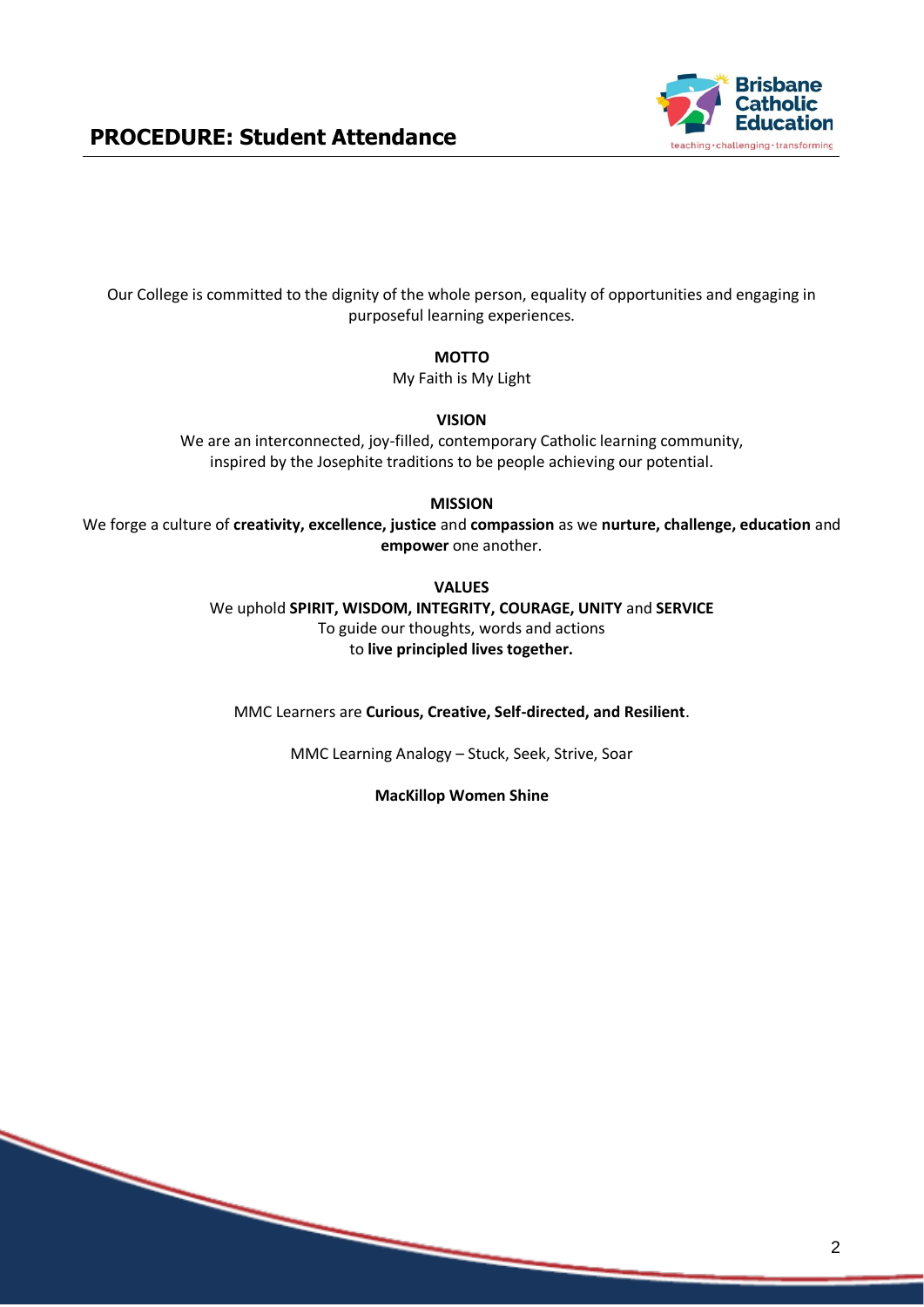

#### **1. PURPOSE**

The purpose of this procedure is to describe Brisbane Catholic Education's (BCE) approach to ensuring that every student attends school on every day, for the education program in which the student is enrolled.

This procedure is read in conjunction with: Student Attendance policy; Student Attendance procedure templates for P-12 and secondary and primary schools and the Student Wellbeing policy.

#### **2. RESPONSIBILITIES**

#### **2.1 General requirements**

Student attendance is everyone's responsibility. A positive school culture is developed by a welcoming, safe, inclusive, and supportive school environment that promotes student engagement with learning, student wellbeing and positive relationships. Positive attendance habits are set in the early years of schooling. Schools celebrate and acknowledge high attendance i.e. above 95% and support and reengage students with attendance below 90%.

The procedure is read in conjunction with the school's local student attendance procedure. Both procedures provide essential information to school staff on processes to manage student attendance, including data entry requirements for eMinerva. The focus of this procedure is on providing staff with information on the practical management of student absences.

**Diagram**: Process



For details of this process see section 3 below.

#### **2.2 Roles and responsibilities**

| <b>Role</b>                | <b>Responsibilities</b>                                                                                                                                                                                                                                                                                                                                                                                                                                                                                                                                                                                                                                |
|----------------------------|--------------------------------------------------------------------------------------------------------------------------------------------------------------------------------------------------------------------------------------------------------------------------------------------------------------------------------------------------------------------------------------------------------------------------------------------------------------------------------------------------------------------------------------------------------------------------------------------------------------------------------------------------------|
| Principal (or<br>delegate) | promote a positive school culture<br>inform parents of their legal obligations about student<br>$\bullet$<br>attendance<br>ensure attendance marking is completed in accordance with<br>$\bullet$<br>the school's local student attendance procedure<br>monitor student absences and identify when absences are of<br>$\bullet$<br>concern<br>keep records of all contact, or attempts to make contact, with<br>the student's family in Engage Student Support System<br>maintain documentation of all attempted and implemented<br>$\bullet$<br>intervention strategies aimed at restoring a student's<br>attendance in Engage Student Support System |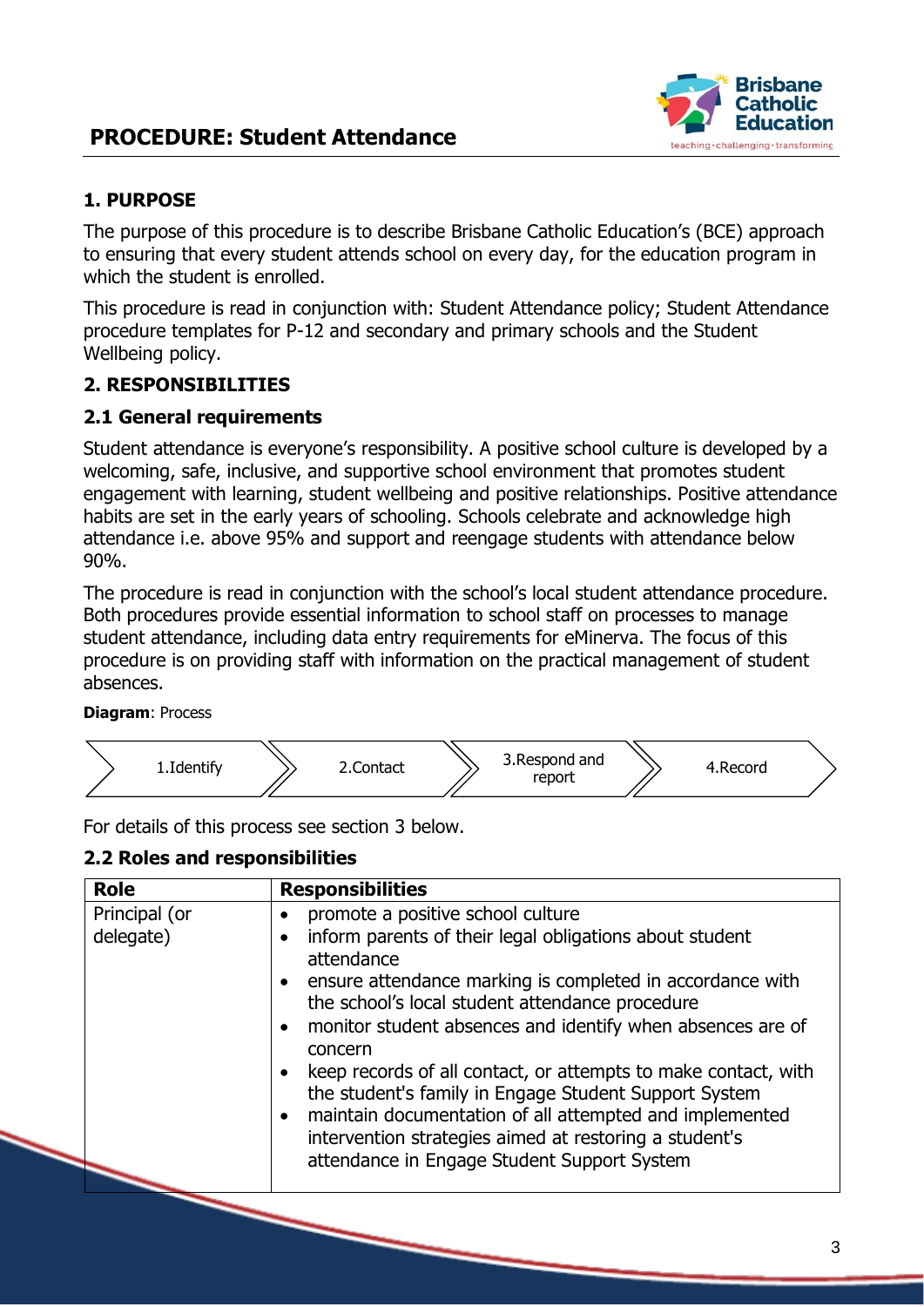

| <b>Role</b>  | <b>Responsibilities</b>                                                                                                                                                                                                                                                                                                                                                                                       |
|--------------|---------------------------------------------------------------------------------------------------------------------------------------------------------------------------------------------------------------------------------------------------------------------------------------------------------------------------------------------------------------------------------------------------------------|
|              | ensure attendance records and notes are managed in<br>accordance with current BCE recommendations<br>• ensure the school has published and communicated on the<br>staff portal the school's local student attendance procedure<br>using the BCE approved procedure template.<br>assists to celebrate and acknowledge high attendance.                                                                         |
| School staff | ensure data is entered in eMinerva in an accurate and timely<br>manner, at least twice per day<br>• inform the Principal or delegate of unexplained or 3 or more<br>days of absence<br>manage student attendance and absence in accordance with<br>this procedure and the school's local student attendance<br>procedure.<br>records any attendance concerns and contact in Engage<br>Student Support System. |

#### **3. PROCEDURE**

#### **3.1 Identify**

School identifies unexplained or unsatisfactory absences or patterns of absences, for example:

- when a student is absent for three or more consecutive school days
- where there is a persistent pattern of unexplained absences or absences without reasonable excuses
- where a student's attendance is reasonably considered unsatisfactory by the Principal, for e.g. 80-90% attendance (for pastoral intervention) and under 80% (for personalised supports) as shown in the BI Tool.

The Principal or delegate confirms that the student is obliged to attend and that no circumstances exist where the parent/legal guardian's obligation does not apply**.**

Schools are to track individual students over time to monitor their academic progress and attendance, to identify 'at-risk' students and intervene early.

#### **3.2 Contact**

Principal or delegate makes reasonable attempts to contact the parent/legal guardian and determine if there is a reasonable excuse for not ensuring the student is attending school.

#### **3.3 Respond and report**

Schools follow up initial contact with the parent/legal guardian and offer support and interventions to ensure a student's attendance improves. Scripts, letters, and other resources for staff are provided on [Spire.](https://mybcecatholicedu.sharepoint.com/learning-and-teaching/SitePages/Student-attendance.aspx?web=1) A [return to school plan](https://mybcecatholicedu.sharepoint.com/:w:/r/policies-and-procedures/_layouts/15/Doc.aspx?sourcedoc=%7B7FDD4EAD-0589-4894-B790-D80B4A61775B%7D&file=Student%20Attendence%20procedure_Return%20to%20School%20Student%20Support%20Plan%20template.docx&action=default&mobileredirect=true) or [attendance](https://mybcecatholicedu.sharepoint.com/:w:/r/policies-and-procedures/_layouts/15/Doc.aspx?sourcedoc=%7B6698B2F3-9DB7-4BDD-9E4A-795060F57098%7D&file=Student%20Attendance%20procedure_Student%20Attendance%20Improvement%20Plan%20template.docx&action=default&mobileredirect=true) [improvement plan](https://mybcecatholicedu.sharepoint.com/:w:/r/policies-and-procedures/_layouts/15/Doc.aspx?sourcedoc=%7B6698B2F3-9DB7-4BDD-9E4A-795060F57098%7D&file=Student%20Attendance%20procedure_Student%20Attendance%20Improvement%20Plan%20template.docx&action=default&mobileredirect=true) can support a student's successful transition back to school and considers the needs of students, families, and staff members.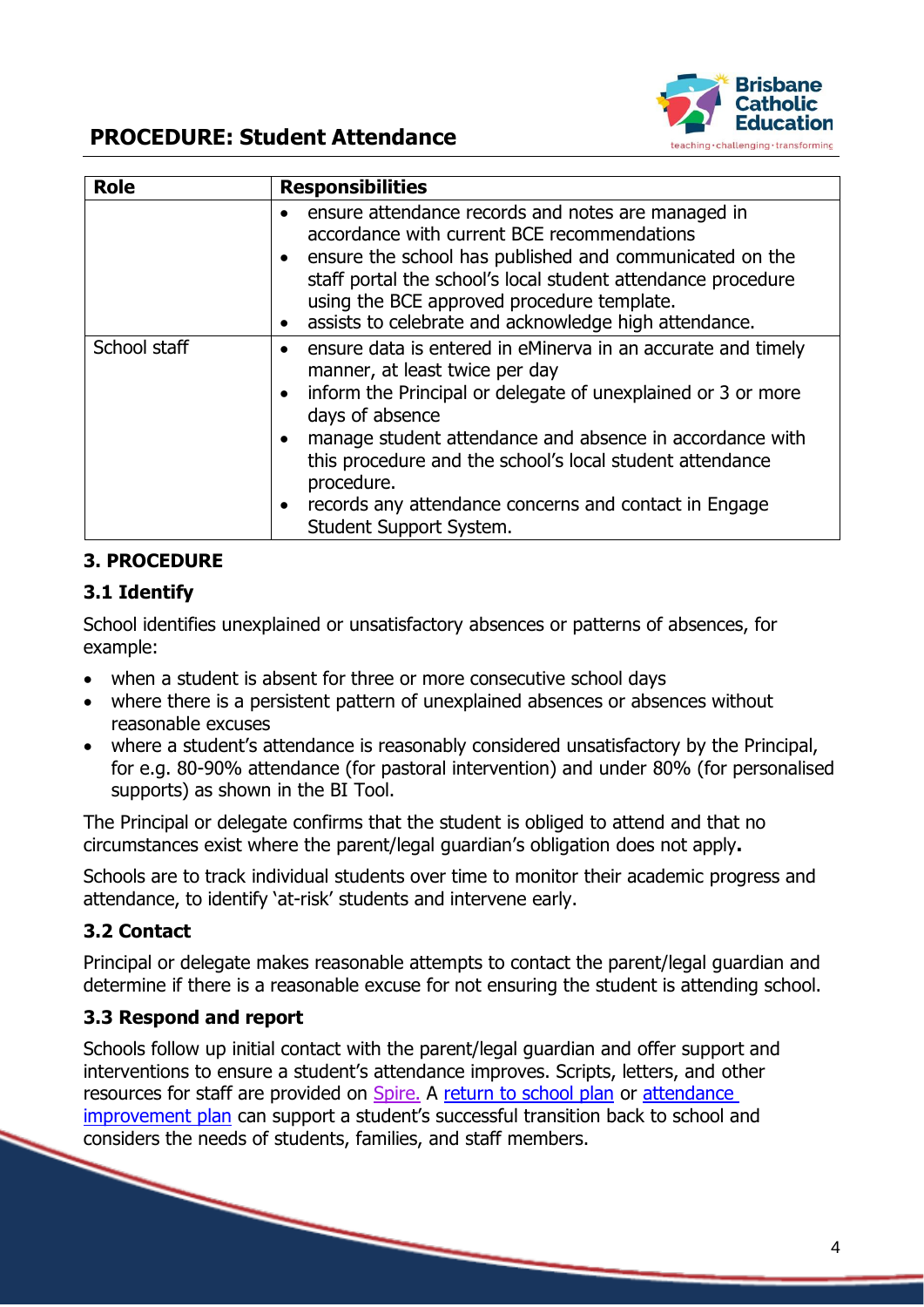

Schools consider student protection risks when managing unexplained absences and when

Considering cancelling a student's enrolment. If the school believes there could be an issue, contact should be made with BCE Student Protection.

#### **3.4 Record**

All efforts to improve student attendance are recorded in Engage Student Support System. This includes, but is not limited to, records of meetings and conversations e.g. phone calls, letters, the return to school plan, contact with BCE Student Protection, referral to Guidance Counsellor or external agency.

#### **3.5 Other circumstances**

The Principal or delegate considers whether an [exemption](https://mybcecatholicedu.sharepoint.com/learning-and-teaching/SitePages/Student-attendance.aspx?web=1&linkToHeading0) from schooling, flexible arrangement or alteration to a student's educational program is appropriate and required. For approved exemptions or alterations to an educational program, parents or guardians are invited to the school to plan for the student's return to school.

It is important to clarify and understand the multifaceted nature of school absences and to differentiate the different motivators and behaviours in the following categories: absenteeism; school refusal; truancy and school withdrawal.

#### **3.6 Actions**

School monitors and tracks student absences. If emerging absenteeism is noted, initial contact with parent/legal guardian is made and individualised support is offered.

#### **Letter 1: Failure to attend**

If the student is still not attending regularly after two weeks (10 school days) of the first attempt to contact the parent/legal guardian, the Principal or delegate sends by registered post, Letter  $1$  – [Failure to Attend](https://mybcecatholicedu.sharepoint.com/:w:/r/policies-and-procedures/_layouts/15/Doc.aspx?sourcedoc=%7B2CC70FF5-592B-4CF2-B209-8EA30A2D0747%7D&file=Student%20Attendance%20procedure_Letter%201_Failure%20to%20Attend.docx&action=default&mobileredirect=true) to the parent/legal guardian outlining the legal obligations and inviting the parent/legal guardian to attend a meeting to discuss the situation.

The school keeps a signed copy of the letter (Letter 1) and records date, time and by whom letter was posted in Engage Student Support System.

### **Letter 2: Warning notice**

If, after sending Letter 1:

- a meeting occurred with the parent/legal guardian, but there is no change in circumstances within one week (5 school days) of the support meeting or;
- a meeting did not occur with the parent/legal guardian, and there is no change in circumstances within one week (5 school days) of sending the letter.

The Principal or delegate sends [Letter 2: Warning Notice](https://mybcecatholicedu.sharepoint.com/:w:/r/policies-and-procedures/_layouts/15/Doc.aspx?sourcedoc=%7B887D4B60-F0E7-43AD-AAA0-0D744336CF7A%7D&file=Student%20Attendance%20procedure_Letter%202_Warning%20Notice_Failure%20to%20Attend.docx&action=default&mobileredirect=true) – Failure to Attend by registered post advising the parent/legal guardian of legal obligations and offering a meeting to discuss supports available to address failure to attend.

The school keeps a signed copy of the Letter 2 - Warning Notice and records date, time and by whom letter was posted in Engage Student Support System.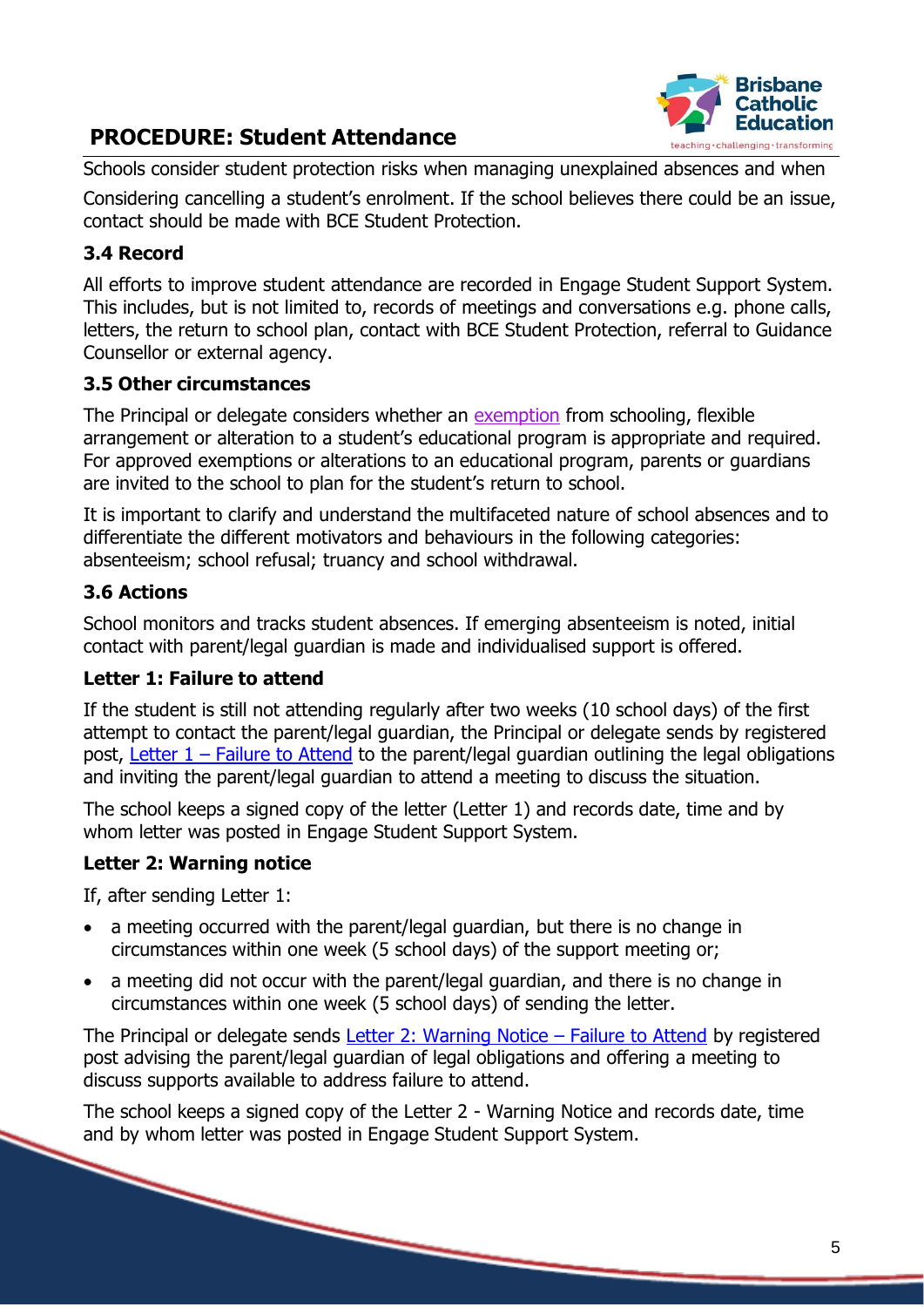

#### **3.7 Check enrolment**

If there is no change in attendance a week (5 school days) after Letter 2: Warning Notice was sent, the Principal or delegate investigates if there has been a change in enrolment to another BCE school (eMinerva), or to a registered training provider.

#### **3.8 Cancelling a student's enrolment**

Cancellation of enrolment will be considered only as a last resort. The school is required to demonstrate that they have made all efforts to identify and address the causes of the nonattendance and have a clearly documented and recorded range of intervention strategies and contact attempts.

If there is still no response received and the student has not attended school for a significant period, the Principal or delegate considers the following actions:

- consultation with the Senior Leader, Learning and Identity to assess the course of action.
- consultation with Student Protection Officers where the attendance issues relate to student protection concerns relevant to parent/legal guardian action or inaction such as neglect or parental abuse or domestic violence, and Student Wellbeing staff and, if necessary, with BCE Legal Counsel.
- in cases where a cancellation of enrolment from a BCE school is being considered, the circumstance requires that emphasis be given to all aspects of student protection risk and procedural fairness before completing the cancellation of enrolment. Once cancellation has occurred, if the destination of the student is known this should be documented.

#### **4. PERFORMANCE**

Review procedures on a high-level check of this procedure annually and a detailed review at least every two years.

#### **5. REFERENCES AND DEFINITIONS**

#### **5.1 References**

- Education (General Provisions) Act 2006 (Qld) (ss.176 and 239)
- Student Attendance policy
- Student Attendance procedure template (P-12 and secondary)
- Student Attendance procedure template (primary).

#### **5.2 Definitions**

| Absenteeism               | Any form of absence from school or class                                                                                                                                                                                                                                                                                                                       |
|---------------------------|----------------------------------------------------------------------------------------------------------------------------------------------------------------------------------------------------------------------------------------------------------------------------------------------------------------------------------------------------------------|
| Alternation to<br>program | In some instances (such as for students experiencing long-term<br>illness, elite sportspeople, young carers, pregnant and parenting<br>students, and students employed in the entertainment industry),<br>a student's educational program may be altered so that they can<br>remain enrolled in the school but do not attend the same hours<br>as their peers. |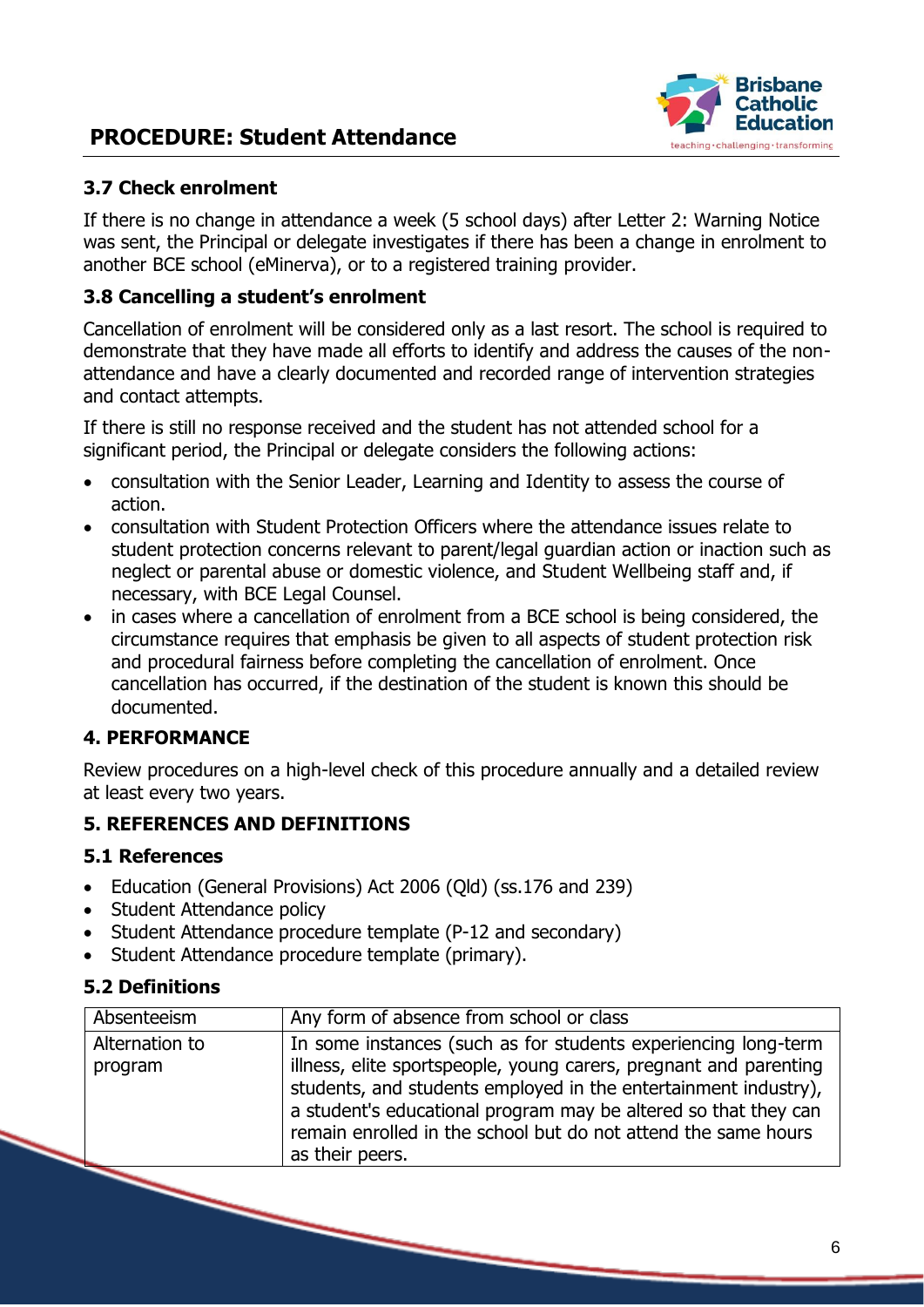

| Parent or legal<br>guardian obligation       | In Queensland, the law requires parents to ensure their<br>compulsory school aged student is enrolled at school and attends<br>school for the educational program on every school day.<br>Compulsory school age starts when a student is at least 6 years<br>of age and finishes when the student turns 16 years of age or<br>completes year 10 whichever is sooner.                                                                                                                                                                                                                                                                                                                                                                                                                                                                                                                                                                                                                                                                                                                                                                                                  |
|----------------------------------------------|-----------------------------------------------------------------------------------------------------------------------------------------------------------------------------------------------------------------------------------------------------------------------------------------------------------------------------------------------------------------------------------------------------------------------------------------------------------------------------------------------------------------------------------------------------------------------------------------------------------------------------------------------------------------------------------------------------------------------------------------------------------------------------------------------------------------------------------------------------------------------------------------------------------------------------------------------------------------------------------------------------------------------------------------------------------------------------------------------------------------------------------------------------------------------|
| Exemption from<br>schooling                  | An exemption from compulsory schooling or the compulsory<br>participation phase is available when a student or a young person<br>cannot attend or it would be unreasonable in all the<br>circumstances to require them to attend school or participate in<br>an eligible option for a period of more than 10 consecutive school<br>days.                                                                                                                                                                                                                                                                                                                                                                                                                                                                                                                                                                                                                                                                                                                                                                                                                              |
| Flexible arrangement                         | A flexible arrangement allows for all or part of a student's<br>educational program to be delivered by an alternative education<br>provider, where it is in the best educational interest of the<br>student.                                                                                                                                                                                                                                                                                                                                                                                                                                                                                                                                                                                                                                                                                                                                                                                                                                                                                                                                                          |
| Reasonable excuse                            | Parents/legal guardians have a reasonable excuse if, for<br>example:<br>the student (or student in question) resides with parent 1,<br>and parent 2 (who does not reside with the student) believes,<br>on reasonable grounds, that parent 1 is complying with the<br>obligation to have their student or student enrolled and<br>attending school. Parent 2 has a reasonable excuse<br>the parents/legal guardians are not reasonably able to control<br>the student's behaviour to the extent necessary to comply<br>with their obligation to have their student enrolled, attending<br>or participating<br>the parents/legal guardians are unable to comply with their<br>obligation because of ill health or a disability<br>the student in question is considered to be independent, and<br>is no longer practically subject to the parental authority of the<br>parents/legal guardian<br>the student's non-attendance or non-participation was due to<br>an accident or unforeseen event that the parent/legal<br>guardian could not prevent. Evidence must be provided e.g.<br>certificate signed by medical/health professional in case of<br>medical event. |
| School refusal                               | When a student refuses to attend school and/or has problems<br>remaining in class for an entire day and is anxiety based e.g.<br>separation, generalized or social anxiety.                                                                                                                                                                                                                                                                                                                                                                                                                                                                                                                                                                                                                                                                                                                                                                                                                                                                                                                                                                                           |
| School local student<br>attendance procedure | The school's local student attendance procedure complements<br>and assists in implementing this procedure. The school's local<br>student attendance procedure and this procedure work in<br>tandem to provide staff with the mandatory rules and steps that                                                                                                                                                                                                                                                                                                                                                                                                                                                                                                                                                                                                                                                                                                                                                                                                                                                                                                           |